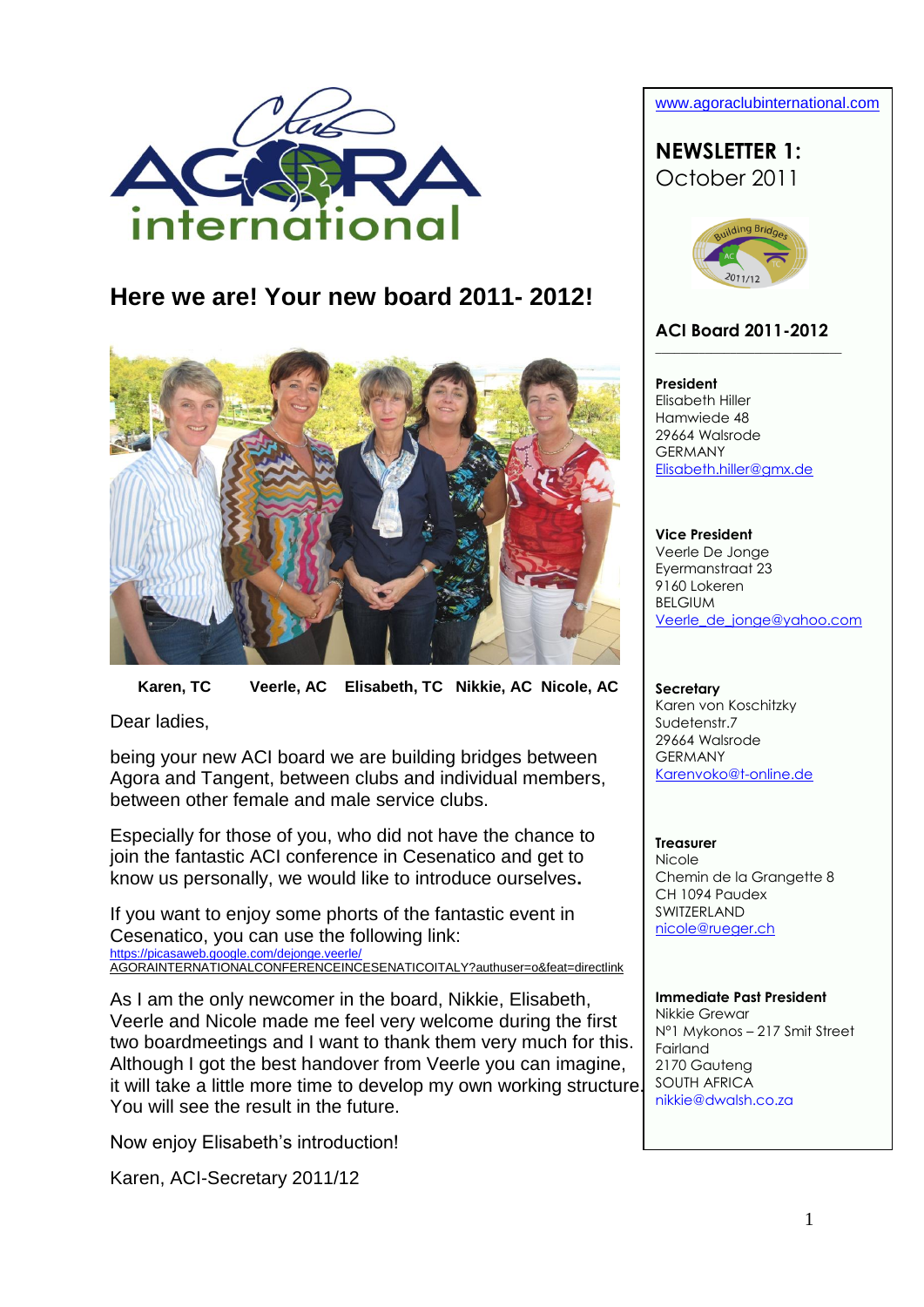

# **"Building Bridges"**

# **INTRODUCTION FROM ELISABETH**

- It is a great honour and pleasure for me to write these words of welcome to you as the Agora Club International President for the year 2011-2012. What a privilege and what a responsibility!

- I started my international work last year under the guidance of Nikkie Grewar from South Africa, with secretary Veerle from BE, treasurer Nicole from CH and IPP and *honoured member* (since 2011) Danielle from BE - all with international experience in Ladies' Circle.

- I am fully in respect to them and to all previous ACI Board members, who steadily pursued the way of extension.

So, from 1987 till today we grew up to about 1400 members (incl. clubs i.F.) from Northern Europe to South Africa. AC Southend on Sea/UK No. 1 founded this year and these ladies spread of enthusiasm. And in UK, too, we have some few individual members. End of November AC Morocco i.F. is chartering Agora Club Casablanca No. 1. That is all fantastic news!

- In 2009 history was made when my country joined ACI as the first Tangent country. In the spirit of Ladies' Circle it will hopefully be a challenge for all Past Circlers, be Agora *and* Tangent, to follow this way of international past circling on a *common* platform! It would be my matter of heart and it was for this that I choose the motto BUILDING BRIDGES for my presidential year.

- BUILDING BRIDGES is so very important in life. It means living in peace, tolerating different confessions or habits, means getting in touch, shaking hands. It is help, confidence, tolerance and friendship.

- BUILDING BRIDGES between both our associations Agora and Tangent is past circling in continued friendship on international base. May we succeed for future times and follow up the steps of the 41ers, who have two associations' names under one roof since many years.

- In Cesenatico councillors and floor members decided and voted for future times to support the project of Ladies' Circle International which will be for the next two years "Viva con Agua" [www.vivaconagua.org.](http://www.vivaconagua.org/)

- YOU can do as well by buying my presidential pin 2011-2012.

- So, dear ladies and friends throughout the world, thank you once again for your support. Looking forward to being of service to you all during this coming year with "BUILDING BRIDGES…

In continued Friendship Elisabeth Hiller ACI President 2011-2012 1

1<sup>st</sup> October 2011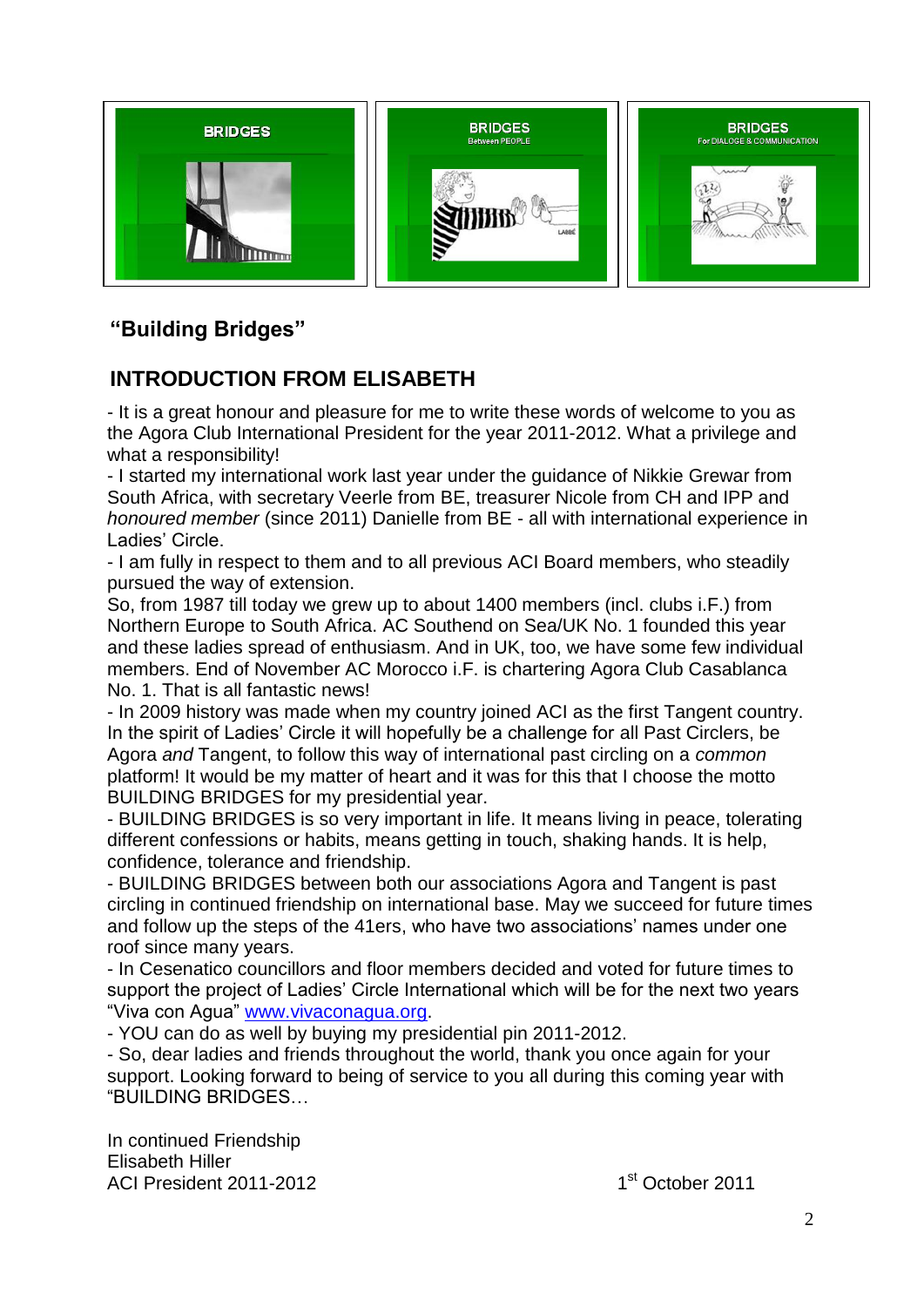# **ACI Board 2011-2012**



## Elisabeth, President:

Together with my husband Bernd I'm living in the north of Germany. We founded our own company more than 30 years ago. We are busy in telecommunication, gas, and water. Our two children Christine and Marc are 30 and 28 years old, our little granddaughter Merle "Miss Sunshine" is nearly two. I am a member of Tangent Germany since 2004. I was national President in 2008/09. In my presidential year we "prepared" joining ACI as first Tangent country by keeping our name under the guidance of AC Belgium. Signing the charter document in Bruges 2009 was the beginning of circling in continued friendship on an international platform together with all past circlers and friends of Agora & Tangent. I choose for my year motto "Building Bridges" and I hope that more Tangent countries see Germany's step as a chance to follow as well as other in ACI interested countries to join us. *WE ALL* can "build bridges" and work on its process so that we will be *ONE* circle of friends in future.



### Veerle, Vice-President:

I am a past Circler from Belgium and in 2008 I started Agora Club in my hometown Lokeren, in the north-west of Belgium. Ever since my very early steps in Clublife in 1994, I have enjoyed the many encounters with likeminded women, on local , national level and later international level. Luckily I could always count on a lot of support from my husband Dirk and our 3 children Tara, Steven and Mattias, otherwise I could never have combined Agora with my full time job as independent interior architect. These past 2 years have been wonderful working for you as ACI secretary, and now I am looking forward to the year ahead, building bridges together!